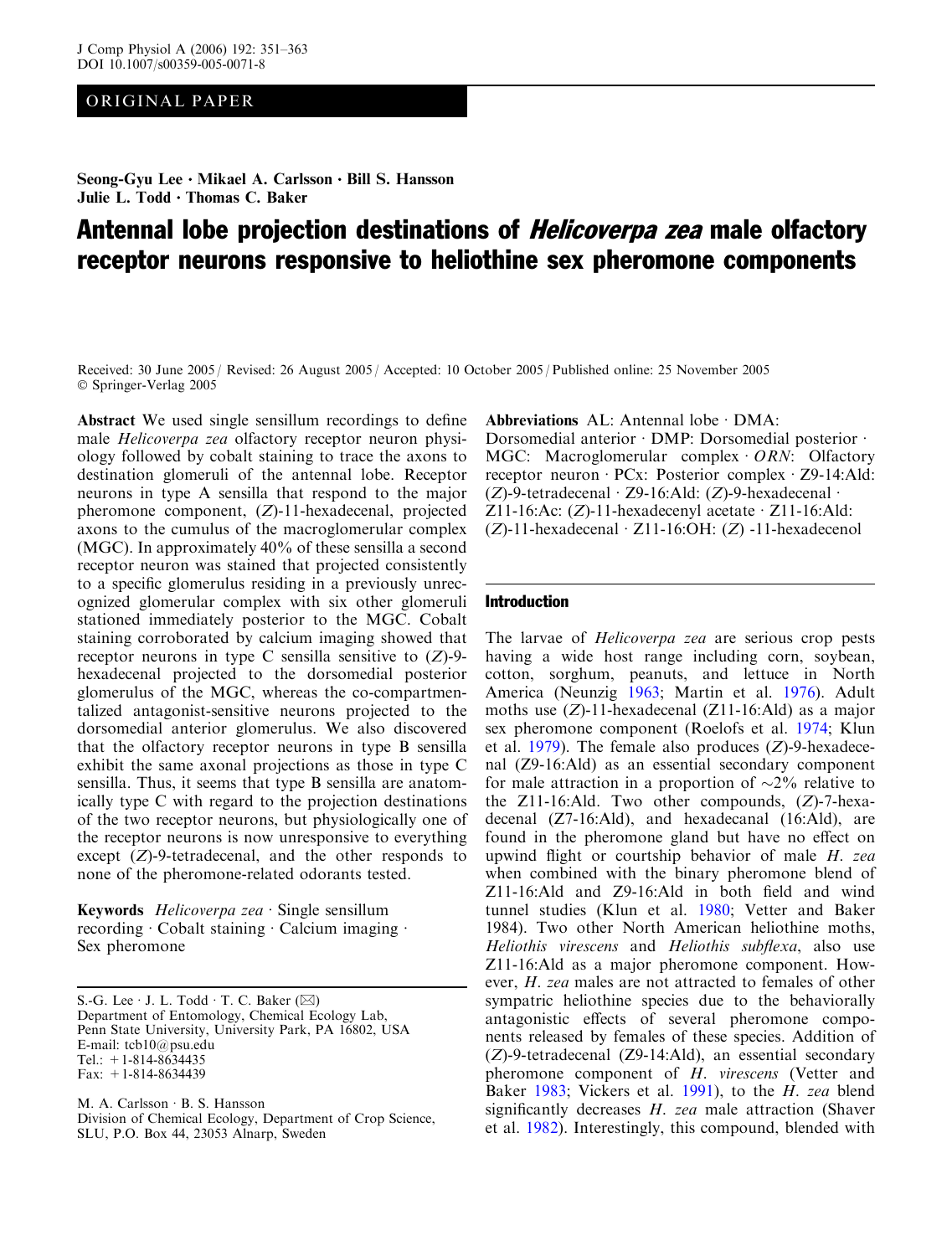Z11-16:Ald, was capable of substituting for Z9-16:Ald, the essential secondary component (Vickers et al. [1991\)](#page-12-0). Two pheromone components of H. subflexa,  $(Z)$ -11hexadecenyl acetate  $(Z11-16:Ac)$  and  $(Z)-11$ -hexadecen-1-ol (Z11-16:OH), also are behavioral antagonists to male H. zea attraction (Shaver et al. [1982](#page-12-0); Fadamiro and Baker [1997;](#page-12-0) Quero and Baker [1999](#page-12-0); Quero et al. [2001](#page-12-0)).

The behavioral effects of these inter- and intraspecific pheromonal compounds have been linked with neurophysiological activities of olfactory receptor neurons (ORNs) housed within three different physiological types of trichoid sensilla on the antennae of male  $H$ . zea (Cossé et al. [1998](#page-12-0)). The majority (71%) of examined sensilla have an ORN that responds exclusively to Z11-16:Ald (type A sensilla). Approximately 10% of the sensilla have an ORN that responds to Z9-14:Ald only (type B sensilla). Type C sensilla (19%) contain one ORN exhibiting larger spikes that responds equally well to both Z9-16:Ald and Z9-14:Ald as well as a second ORN that has small spikes and responds to the behavioral antagonists Z11-16:Ac and Z11-16:OH. The H. virescens secondary pheromone component Z9-14:Ald also stimulates this ORN, but at a higher concentration. The presence of antagonistic ORNs responding to the interspecific pheromone components helps explain how male H. zea discriminates conspecific pheromone blends from others (Baker et al. [1998;](#page-11-0) Cossé et al. [1998\)](#page-12-0). The dosedependent agonistic and antagonistic effects of Z9-14:Ald on H. zea male behavior (Vickers et al. [1991\)](#page-12-0) correlate with the physiological responses to Z9-14:Ald of the two different co-compartmentalized ORNs in the type C sensillum. However, whether the Z9-14:Ald-selective ORNs in the type-B sensilla contribute to agonistic or antagonistic behavioral effects has remained unclear.

Histophysiological studies of projection neurons (PNs) in the H. zea macroglomerular complex (MGC) of the antennal lobe (AL) have helped us begin to understand how information about the presence of pheromone-related compounds in blends is relayed to higher centers (Christensen et al. [1991;](#page-12-0) Vickers et al. [1998\)](#page-12-0). Because the glomeruli are known to be structural and functional units of olfactory information processing in the AL, staining and tracking physiologically identified PNs has elucidated the output characteristics of such neurons exiting each target glomerulus. However, the glomeruli-specific location and output activities of noctuid moth PNs have occasionally been found not to correspond to the activities and glomerular arborization locations of ORNs (Anton and Hansson [1999](#page-11-0)), despite there being a good correspondence in the majority of cases (Berg et al. [1998;](#page-11-0) Galizia et al. [2000](#page-12-0)). In the present article, we have examined the arborization destinations of H. zea ORNs in the type A, B, and C sensilla through both cobalt staining (Hansson et al. [1992\)](#page-12-0) and calcium imaging (Joerges et al. [1997](#page-12-0); Galizia et al. [2000;](#page-12-0) Berg et al. [2002](#page-11-0); Carlsson et al. [2002](#page-12-0)). Our goal was to relate these ORN input destinations with PN outputs found in previous studies (Vickers et al. [1998\)](#page-12-0).

## Materials and methods

## Insects

The *H. zea* colony was maintained on a 16:8-h (light:dark) photoperiod at 25°C, 40–50% RH. Larvae were reared on a modified pinto bean diet (Shorey and Hale [1965\)](#page-12-0). Males and females were separated in the pupal stage and housed in separate growth chambers in different rooms. Male pupae were sent to Sweden for the calcium-imaging experiments through express mail.

## Chemical stimuli

The synthetic pheromone-related compounds Z11- 16:Ald, Z9-16:Ald, Z9-14:Ald, Z11-16:Ac, and Z11- 16:OH (Bedoukian Research Inc., Danbury, CT, USA; purities  $>98\%$ , verified by gas chromatography) were obtained from our laboratory stock. Serial dilutions of these compounds were made in HPLC-grade hexane and stored at  $-20^{\circ}$ C. To prepare stimulus cartridges for each compound, 10 µl of each diluted solution was loaded onto a  $0.7\times2.5$ -cm<sup>2</sup> filter-paper strip, the solvent was allowed to evaporate, and then the paper strip was placed in a glass Pasteur pipette. For the mixture of Z11- 16:Ald and  $(\pm)$ -linalool, 10 µg  $(\pm)$ -linalool in 10 µl hexane was added to a filter paper onto which  $10 \mu$ g Z11-16:Ald had already been loaded, and the solvent was allowed to evaporate. New cartridges were prepared every 5 days and stored at  $-20^{\circ}$ C when not in use after being sealed with an aluminum foil.

For attempts to stimulate co-compartmentalized "silent" ORNs in sensilla, we used 28 different volatile organic compounds at a loading of  $100 \mu$ g on a filter paper in Pasteur pipettes. These compounds were purchased from Aldrich Chemical Co. (Milwaukee, WI, USA), Fluka Chemika (Buchs, Switzerland), and Bedoukian Research Inc., and were >97% free of other volatile impurities. The compounds were (Z)-3-hexenol,  $(Z)$ -3-hexenyl acetate,  $(E)$ -2-hexenal, 1-hexanol, phenylacetaldehyde, ocimene,  $\alpha$ -humulene, *cis*-nerolidol, a-pinene, 2-phenylethanol, benzaldehyde, geraniol,  $(\pm)$ -linalool, indole, terpinyl acetate, 3-carene,  $\alpha$ -copaene,  $(-)$ - $(E)$ -caryophyllene, ethyl caproate, citronellal, allyl isothiocyanate, methyl jasmonate, methyl salicylate, dimethyltrisulfide, isovaleric acid, 1-octen-3-ol, (E)-  $\beta$ -farnesene, and 6-methyl-5-hepten-2-one.

# Single sensillum recordings

The cut-sensillum technique (Kaissling [1974;](#page-12-0) Van der Pers and Den Otter [1978](#page-12-0)) was used to record the activities of ORNs housed within individual antennal sensilla. A male H. zea was restrained inside a disposable pipette tip; the narrow end of the pipette tip was cut to allow the male's head to pass through. The head and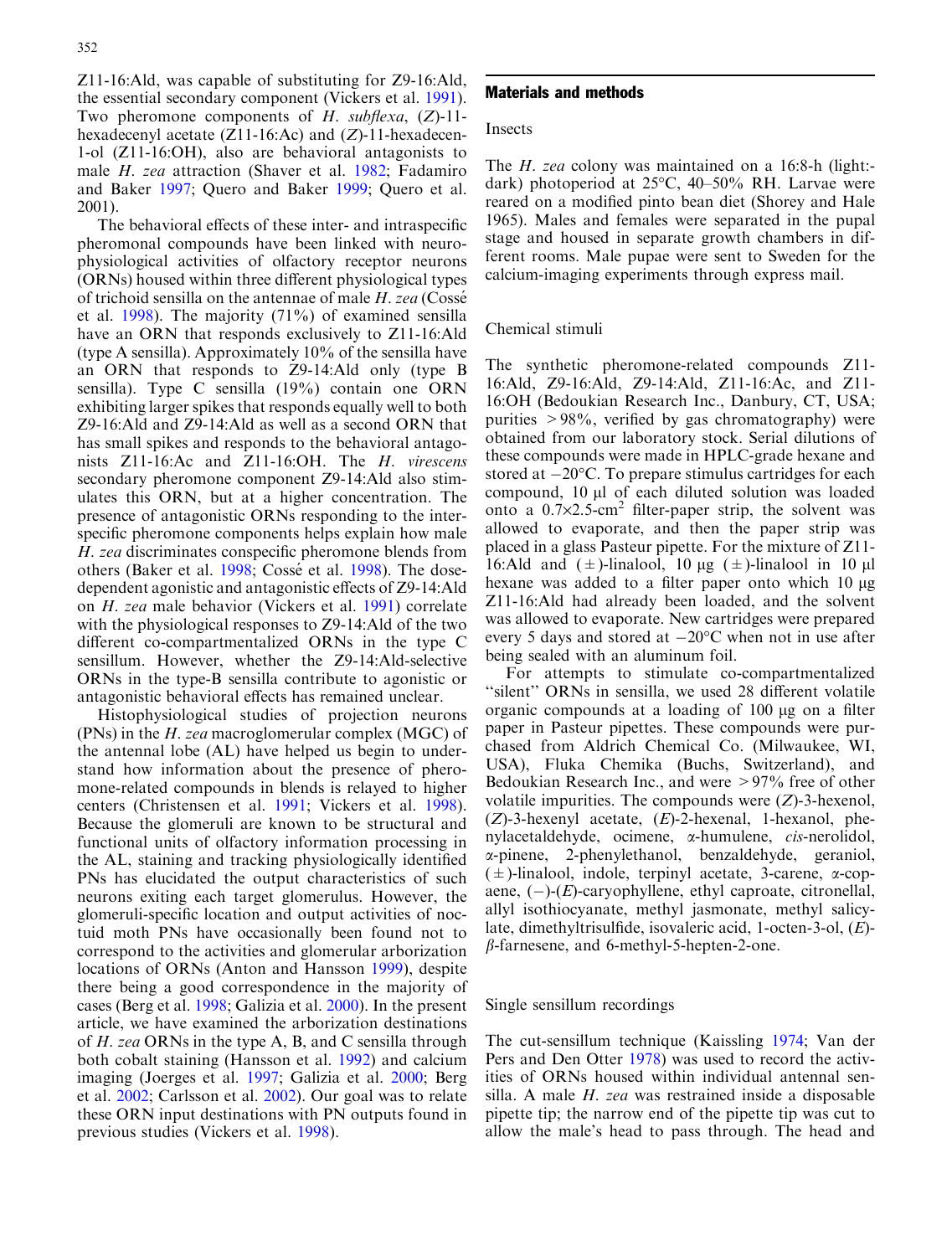antennae were immobilized in the proper orientation using dental wax. A Ag/AgCl wire was inserted into the abdomen to serve as a reference electrode and was then secured with an alligator clip attached in turn to the end of one of the micromanipulators. By maneuvering this micromanipulator, the tip of one of the many sexually dimorphic long trichoid sensilla was placed on the edge of a vertically positioned metal knife fashioned by sharpening an insect pin. The sensillum tip was cut off using a horizontally positioned glass knife held in place by a second micromanipulator. The cut end of the sensillum was then contacted by a saline-filled glass micropipette, and an electrical connection was established. The AC signals from the ORN were amplified using a high-impedance amplifier (DAM50, World Precision Instruments, Sarasota, FL, USA), and the action potentials were digitally recorded on VHS tapes or directly onto a personal computer by means of data processing software (Syntech Autospike 3.2; Syntech, Hilversum, The Netherlands).

Olfactory stimuli (50-ms pulses at 40 ml/s flow rate) were delivered into a continuous charcoal-filtered humidified airstream (10 ml/s) by means of a stimulus flow-controller device (SFC-2; Syntech). The odor-laden air pulse passed through a 14-cm-long glass tube (8 mm ID) whose outlet was positioned 2 cm from the antenna. Linear flow through this continuous airstream was  $\sim$ 0.3 m/s. At least 30 s was allowed to elapse between consecutive stimulations in order to minimize adaptation.

#### Staining of ORNs with cobalt lysine

To try to find the axonal target arborization destination in particular glomeruli of the AL for each electrophysiologically recorded ORN, we used a cobalt lysine staining technique, with a minor modification, following the protocol of Hansson et al. ([1995](#page-12-0)), Ochieng et al. ([1995\)](#page-12-0), and Todd et al. ([1995\)](#page-12-0). The recording electrode was replaced by a new electrode filled with 0.5 M cobalt lysine solution after the ORNs residing in the sensillum had been identified with regard to their response specificity. The cobalt lysine electrode was then used to contact the sensillum for 10 min, during which time one of the pheromone-related compounds, to which one of the ORNs was tuned, was puffed at a frequency of 0.7 Hz with a 50-ms pulse duration at 40 ml/s flow rate. Afterwards, the moth was kept at  $4^{\circ}$ C for 2 days. The brain was then dissected in saline (150 mM NaCl, 3 mM KCl, 3 mM CaCl<sub>2</sub>, 10 mM TES, and pH 7.0) and was then treated with ammonium sulfide solution for the cobalt precipitation. Brains were washed four times for 5 min each with saline with 2% sucrose. After fixation, the stained neurons were intensified with silver (Bacon and Altman [1977\)](#page-11-0). Brains were dehydrated through a graded series of ethanol, cleared with methyl salicylate, and viewed as whole mounts under a light microscopy. Brains were preliminarily counterstained for differen-

tially enhancing cell bodies and glomeruli using modified Lee's methylene blue-basic Fuchsin solution (Bennett et al. [1976](#page-11-0)). Our modified solution used 0.5% methylene blue + 0.5% azure II in 1% borate:0.5% basic fuchsin in 95% ethanol:100% ethanol=1:2:1, or 0.15% methylene blue, 0.15% azure II, and 0.3% basic fuchsin in 70% alcohol for 10 min. The stained whole brains were washed with 70% alcohol and dehydrated sequentially with 95%, pure ethanol (twice), and twice with propylene oxide. The infiltration procedure was performed using a mixture of propylene oxide and Durcupan resin (Sigma-Aldrich, St. Louis, MO, USA). The propylene oxide was allowed to evaporate at room temperature overnight, and then the brains were embedded in pure Durcupan resin. Most brains were oriented for frontal sections, but a few were prepared for horizontal sections. After curing at  $60^{\circ}$ C for 2 days, brains were sectioned at 10-µm thickness and digitally captured. The levels of digitally captured images were modified using Adobe Photoshop 7.0 (Adobe Systems, San Jose, CA, USA) for better contrast.

## Calcium imaging

Preparation of animals and optical recordings were performed as described previously (Carlsson et al. [2002](#page-12-0); Carlsson and Hansson [2003](#page-12-0)). Briefly, the animals were restrained in plastic tubes and firmly fixed with dental wax. A window was cut in the head between the compound eyes, and then glands and muscles and tracheae removed to allow AL observations. A calcium-sensitive dye (CaGR-2-AM; Molecular Probes, Eugene, OR, USA) was bath-applied to the uncovered brain. The dye was dissolved in 20% Pluronic F-127 in dimethyl sulfoxide (Molecular Probes) and diluted in saline (Christensen and Hildebrand [1987\)](#page-12-0) to a final concentration of  $\sim$ 30 µM. After incubation ( $\sim$ 60 min in 10–12°C) and rinsing in saline, recordings were performed in vivo.

We used an air-cooled imaging system (TILL Photonics, Gräfelfing, Germany) with a 12 bit slow-scan charge-coupled device camera. Filter settings were dichroic, 500 nm, and emission LP, 515 nm, and the preparation was excited at 475 nm. Sequences of 40 frames and a sampling rate of 4 Hz (200-ms exposure time) were recorded through an upright microscope (Olympus, Tokyo, Japan) with a  $\times 20$  (numerical aperture 0.50; Olympus) air objective. Stimulation started at frame 12 and lasted either 100 ms or 1 s. On-chip binning  $(2\times2)$  was performed, which resulted in a final image size of  $320\times240$  pixels. Execution of protocols and initial analyses of data were made using the software Till-vision (TILL Photonics).

A moistened and charcoal-filtered continuous airstream (30 ml/s) was used to flush away odors from the antenna ipsilateral to the recorded AL through a glass tube (7 mm ID). The glass tube ended at  $\sim$ 10 mm from the antenna. An empty Pasteur pipette was inserted through a small hole in the glass tube, blowing an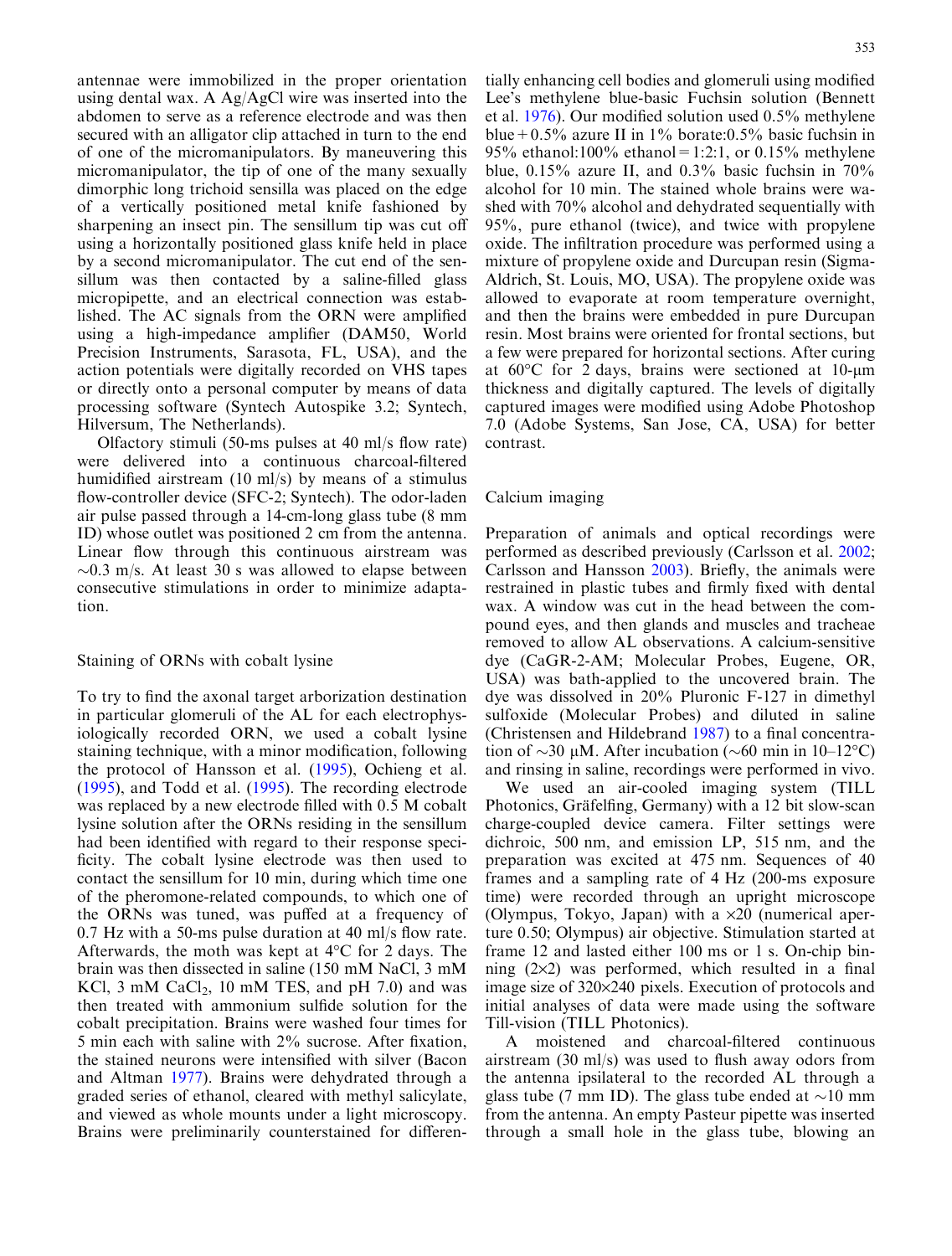<span id="page-3-0"></span>airstream of  $\sim$ 5 ml/s. Air was blown ( $\sim$ 5 ml/s) through the odor-loaded pipette by a manually triggered puffer device (Syntech) into the continuous airstream. During stimulation, the airstream was switched from the empty pipette to the odor-loaded pipette, thereby minimizing mechanical influences. Odorants (conspecific pheromones or behavioral antagonists) were diluted in hexane and applied on the filter papers  $(5\times15 \text{ mm}^2)$ . Filter papers were inserted in Pasteur pipettes that were then sealed with Parafilm and stored in a freezer  $(-20^{\circ}C)$ until experiment started. A syringe with a filter paper loaded with solvent served as a control. Every fifth stimulation was done with a control.

Background fluorescence  $(F)$  was defined as an average of frames 2–11, i.e., before onset of stimulation.  $F$  was subtracted from all frames to yield  $dF$ , and signals were expressed as  $dF/F$ , i.e., a relative change in fluorescence over background fluorescence. For image presentation, an average of frames 14–18 (peak of activity) of a bleaching-corrected sequence was calculated, and an average of frames 2–11 (prestimulation) was subtracted. The resulting image was subsequently filtered with a spatial average low-pass filter  $(13\times13)$  pixels) and falsecolor coded to its entire intensity range.

## **Results**

Our histological examinations of the  $H$ . zea AL (Fig. 1) were consistent with other reports (Vickers et al. [1998\)](#page-12-0) showing an MGC comprised of three glomeruli called the cumulus, the dorsomedial posterior (DMP), and the dorsomedial anterior (DMA) (Fig. 1a), along with numerous ordinary glomeruli clearly set apart from these three MGC glomeruli (Fig. 1b, c). However, we also identified a previously undescribed complex of glomeruli residing just posterior to the MGC in every male that we examined, and we have named this the posterior complex (PCx) (Figs. 1c, [2](#page-4-0)). The PCx is comprised of seven glomeruli in which the MGC is nestled, with many of the glomeruli in the complex representing the most posterior area of this most dorsal portion of the

Fig. 1 Dorsal view of the antennal lobe (AL) of Helicoverpa zea brain (horizontal sections) showing position of the PCx relative to macroglomerular complex (MGC) and ordinary glomeruli (Ord). a Section at  $\sim$ 70  $\mu$ m depth from the most dorsal surface. Three MGC compartments (Cu, DMP, and DMA) and three glomeruli of the posterior complex, PCx  $(PCx1, 2, 3)$  are visible. **b** Depth of 130  $\mu$ m showing the cumulus (Cu) of the MGC and four more glomeruli of the PCx  $(PCx4, 5, 6, 7)$ . A confluent bundle of the fibers from interneurons from the MGC and the PCx is indicated (arrowhead). c Low-magnification overview of the brain, showing the positions of MGC, Ord, and PCx relative to the protocerebrum. Mushroom bodies (MB) of the protocerebrum are indicated at the posterior part of the brain, and the central body  $(CB)$  and lateral protocerebrum (LP) also are shown. Cu cumulus, DMA dorsomedial anterior,  $\hat{D}M\hat{P}$  dorsomedial posterior, Ord ordinary glomeruli, MB mushroom body, CB central body, LP lateral protocerebrum, A anterior, M medial, L lateral. Scale bar 100 µm

AL (Fig. 1). The PCx is also characterized by a confluent bundle of fibers whose main trunk is oriented toward the center of the AL and that also eventually merges with the fiber bundle from the MGC (Figs. 1b, [2c](#page-4-0)). The numbers we assigned to the PCx glomeruli were determined first according to the order of their dorsal-toventral positions, after examining serial sections from

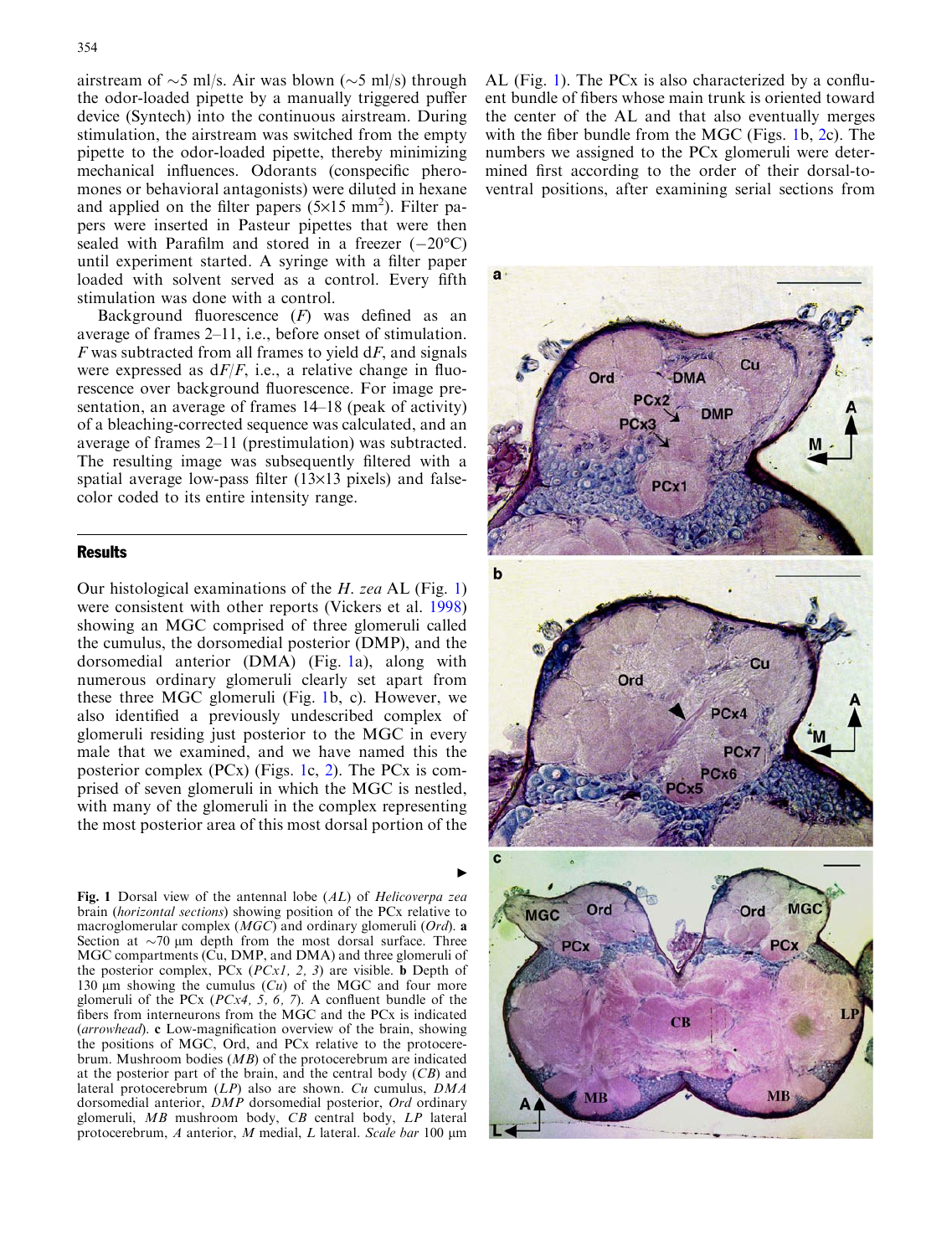<span id="page-4-0"></span>six males (8 ALs), followed by anterior–posterior and medial–lateral number assignments.

Callahan ([1969](#page-12-0)) and Grant et al. [\(1989](#page-12-0)) who counted an average of 82 flagellomeres on H. zea antennae.

Single sensillum recording and staining

Type A sensilla

Most of the examined sensilla were selected between the 10th and 20th flagellomeres, counted from the base of the antenna. The average number of flagella comprising a male antenna was 75 ( $n=6$ ) with a range of 72–79. This result is slightly different from the reports of

We physiologically identified 134 type A sensilla. In these, action potentials from a large-spiking ORN were evoked after stimulation by Z11-16:Ald only, and not by any of the other heliothine pheromone components (Fig. [3a](#page-5-0)). A second ORN having a spike amplitude



Fig. 2 Schematic frontal view diagram of the glomerular topographies of the MGC and the PCx in the male  $H$ . zea AL. a MGC is comprised of three glomeruli: Cu, dorsomedial anterior (DMA), and dorsomedial posterior (DMP). b The PCx is comprised of seven glomeruli: PCx1–7. The numbers following PCx are designated by the order of the glomerular arrangement in the AL: dorsal to ventral, anterior to posterior, and medial to lateral. The PCx1 is the most dorsally positioned glomerulus in this complex and is the arborization destination of the second (''silent'') olfactory receptor neuron  $(ORN)$  from the type A sensilla. This schematic diagram represents an average male AL reconstructed after examination of serial 10-um sections from eight individual  $H$ . zea males. c Combined view, showing that the PCx is situated posterior to the MGC. Outgoing neurons from both the MGC and the PCx seem to form a common tract. D dorsal, L lateral, A anterior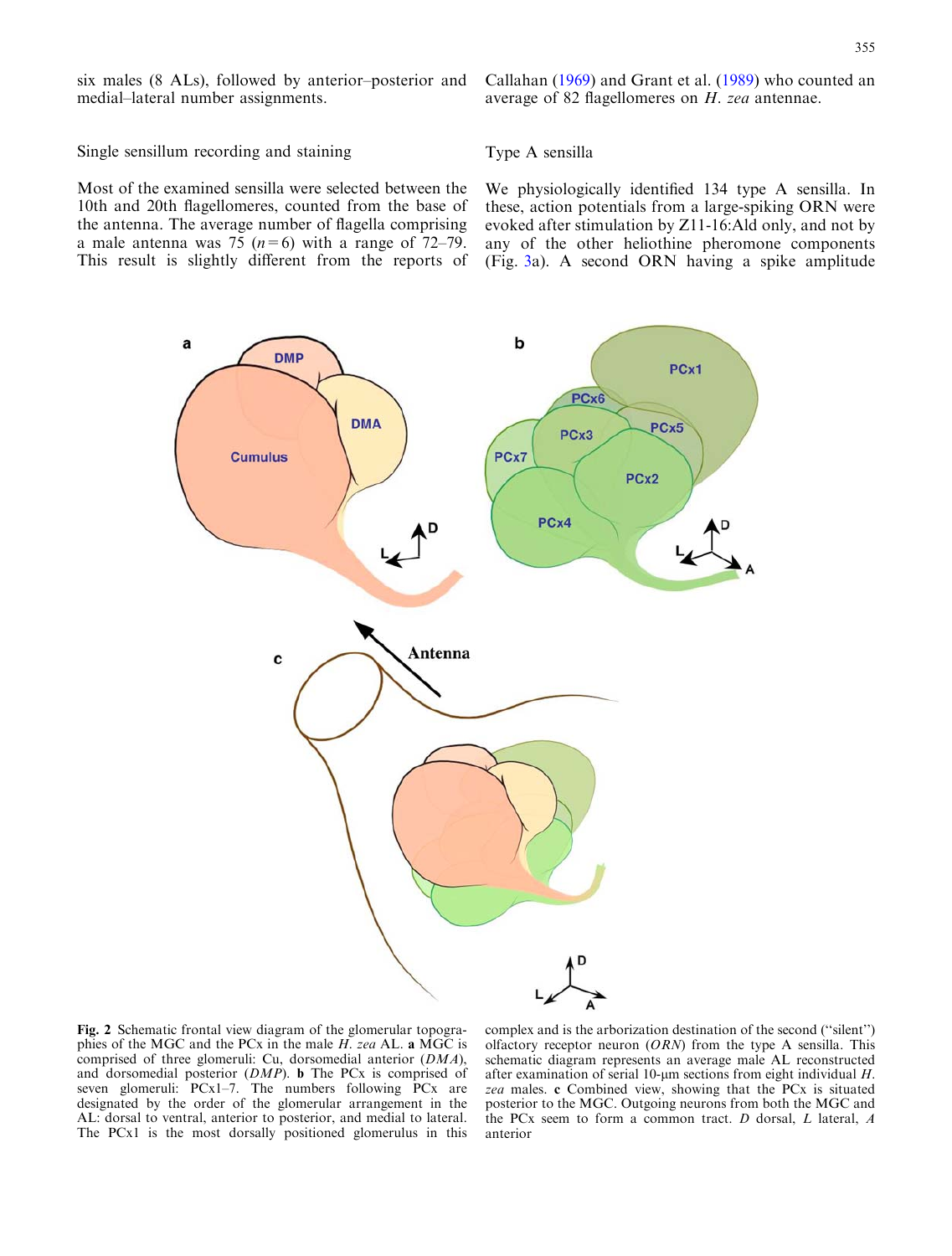<span id="page-5-0"></span>



Fig. 3 a Spike train of an ORN from an H. zea type A sensillum. Action potentials were triggered only by stimulation with Z11- 16:Ald. **b–d** Frontal view of a male  $H$ , zea AL, showing the arborization destinations of two ORNs that were stained within one type A sensillum. b One stained axon (arrowhead) arborized in the Cu. c, d A second ORN arborized in the dorsal-most glomerulus (PCx1) of the posterior complex. The section in (b) is

barely discernible from background noise could occasionally be seen in recordings from these sensilla (Fig. 3a, top trace). None of the 28 volatile organic compounds that we tested for 15 type A sensilla caused firing from either this small-spiking ORN or the largespiking ORN.

Attempts to stain ORNs in these 134 sensilla resulted in 40 successful stains. Of these, 23 ( $\sim$  57.5%) had single

 $\sim$ 80 µm posterior from the frontal surface. The section in (c) is 100  $\mu$ m posterior to (b). In (d), the section is  $\sim$ 10  $\mu$ m posterior to (c) and the axonal path of the stained second ORN (arrowhead) is shown traveling (in c) around glomerulus PCx5 of the posterior complex to arborize in glomerulus PCx1 (arrowhead in d). Cu cumulus, DMA dorsomedial anterior, DMP dorsomedial posterior, Ord ordinary glomeruli,  $D$  dorsal,  $M$  medial. Scale bar 50  $\mu$ m

stains, with one ORN projecting to the cumulus glomerulus of the MGC (Vickers et al. [1998\)](#page-12-0) (Table [1\)](#page-6-0). In the other 17 preparations  $(42.5\%)$ , two ORNs were stained. In these preparations, one ORN projected to the cumulus (Fig. 3b) and the other projected to a glomerulus, glomerulus 1 (PCx1) of the posterior complex, located on an average more than  $100 \mu m$  posterior to the cumulus (Fig. 3c, d).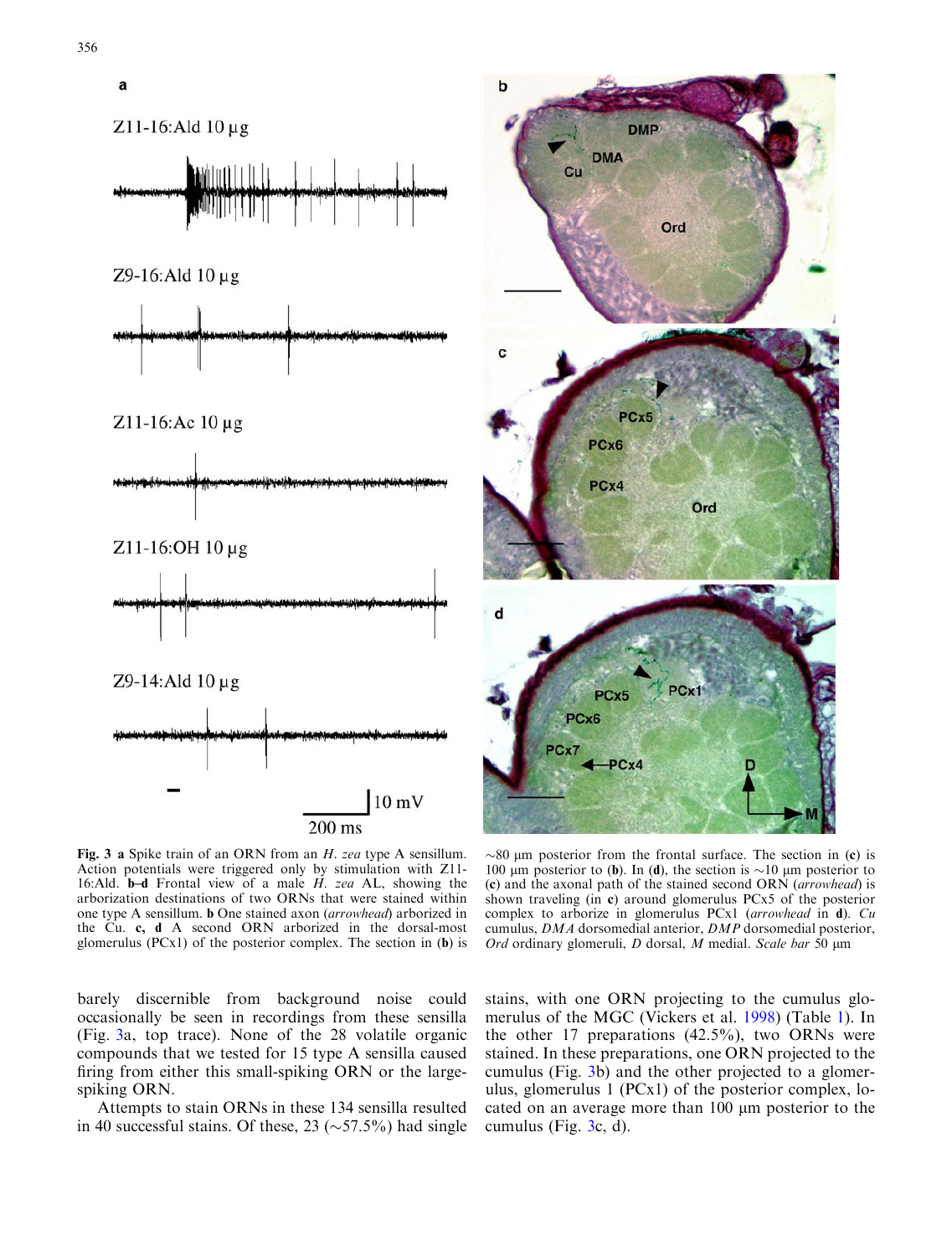<span id="page-6-0"></span>

| Sensilla type              | Stained sensilla<br>(attempts) | Target glomeruli |            |     |                     |                       |  |
|----------------------------|--------------------------------|------------------|------------|-----|---------------------|-----------------------|--|
|                            |                                | Single target    |            |     | Double targets      |                       |  |
|                            |                                | Cumulus          | <b>DMA</b> | DMP | Cumulus<br>and PCx1 | <b>DMA</b><br>and DMP |  |
| Type A<br>Type B<br>Type C | 40(134)<br>2(3)<br>26(58)      | 23               | $\gamma$ a |     |                     | $24^{b}$              |  |

 $DMA$  dorsomedial anterior,  $DMP$  dorsomedial posterior,  $PCxI$  posterior complex glomerulus 1

<sup>a</sup>One of these occasions stained two axons but one axon faded out in its pathway with no target glomerulus

<sup>b</sup>One sensillum possessed three stained axons with two projecting into DMP

During the application of cobalt stain into the cut sensillum, the antenna was exposed to repetitive stimulation  $(0.7 \text{ Hz})$  with either 10 µg of Z11-16:Ald, 10 µg of  $(\pm)$ -linalool, or a mixture of 10 µg Z11-16:Ald and 10 μg ( $\pm$ )-linalool. ( $\pm$ )-Linalool was used as a stimulus because of the enhanced firing that occurs in pheromone-sensitive ORNs when the antenna is stimulated with a mixture of  $(\pm)$ -linalool and Z11-16:Ald (Ochieng et al. [2002\)](#page-12-0). We thought there might possibly be activitydependent cobalt uptake in one of the ORNs with  $(\pm)$ -linalool-Z11-16:Ald mixtures. However, the uptake of cobalt stain was not influenced by which stimulus was used, with approximately one-half of all preparations resulting in one stained ORN and the other half showing two stained ORNs. Single stains always involved one ORN projecting only to the cumulus glomerulus, and those showing two stained ORNs always included one projecting to the cumulus and the other projecting to the PCx1.

# Type B sensilla

In trying to find type B sensilla, 20 sensilla were sampled between the basal and the middle region of the antenna (from the base to approximately the 25th flagellomere), 133 were sampled from the middle region (between the 25th and the 50th flagellomere), and 24 were even more distally located. These sensilla, housing ORNs exhibiting action potentials only in response to Z9-14:Ald (Fig. [4a](#page-7-0)), were rarely encountered. However, of the three such type B sensilla we found (at flagellomeres 34 and 35), two produced ORNs that were successfully stained. These both exhibited two stained axons, one projecting into the DMA glomerulus and the other into the DMP glomerulus, respectively (Fig. [4](#page-7-0)b–d, Table 1), which are the same arborization locations as the ORNs from type C sensilla (see below). The stimulus used during cobalt introduction for both sensilla was Z9-14:Ald.

# Type C sensilla

The physiological identification of type C sensilla was done by means of their response profiles, which were

consistent with the findings of Cossé et al. ([1998](#page-12-0)). Larger amplitude action potentials were evoked after stimulation with Z9-16:Ald and also Z9-14:Ald, whereas smaller action potentials were elicited after stimulation with Z11-16:Ac, Z11-16:OH, and Z9-14:Ald (Fig. [5](#page-8-0)a). Previous studies using differential adaptation had already shown that it is one large-spiking ORN that responds to both  $Z9-16$ : Ald and  $Z9-14$ : Ald  $(Cossé et al. 1998)$  $(Cossé et al. 1998)$ . Similarly, there is only one smaller-spiking ORN that responds to Z11-16:Ac, Z11-16:OH, and Z9-14:Ald (Cossé et al. [1998\)](#page-12-0).

Attempts to stain ORNs in these 58 sensilla resulted in 26 successful stains. Out of these preparations, 24  $(\sim 92\%)$  showed two separate ORNs, each projecting to the two smaller glomeruli of the MGC, the DMA and the DMP glomeruli (Vickers et al. [1998](#page-12-0)) (Fig. [5](#page-8-0)b, c, Table 1). Although nearly all preparations with multiple stains (23/24) showed two stained neurons that targeted two glomeruli, one preparation showed three stained neurons. Two of these neurons projected axons to the DMP glomerulus and one to the DMA glomerulus. The other 2 preparations (out of 26) had a single ORN projecting to the DMA glomerulus. No apparent differences in resulting stains were found when either Z11-16:Ac, Z9-16:Ald, or a mixture of the two were used to stimulate the ORNs during cobalt uptake; two stained axons projecting to the same two glomeruli were obtained, except in two cases when only one stained ORN was obtained (Fig. [5b](#page-8-0), c, Table 1).

#### Calcium imaging

With the use of the calcium imaging technique, increases in intracellular calcium concentrations in glomeruli in response to antennal stimulation with pheromone-related compounds were observed in eight male moths (Table [2](#page-9-0)). Two different doses (1 and 10 μg) of pheromone components were applied. Stimulation with the major component, Z11-16:Ald, increased calcium concentration prominently in the cumulus (Fig [6](#page-9-0)a). Exposure of the antenna to the behavioral antagonist Z11-16:Ac showed maximum activity in the DMA glomerulus (Fig. [6b](#page-9-0)), whereas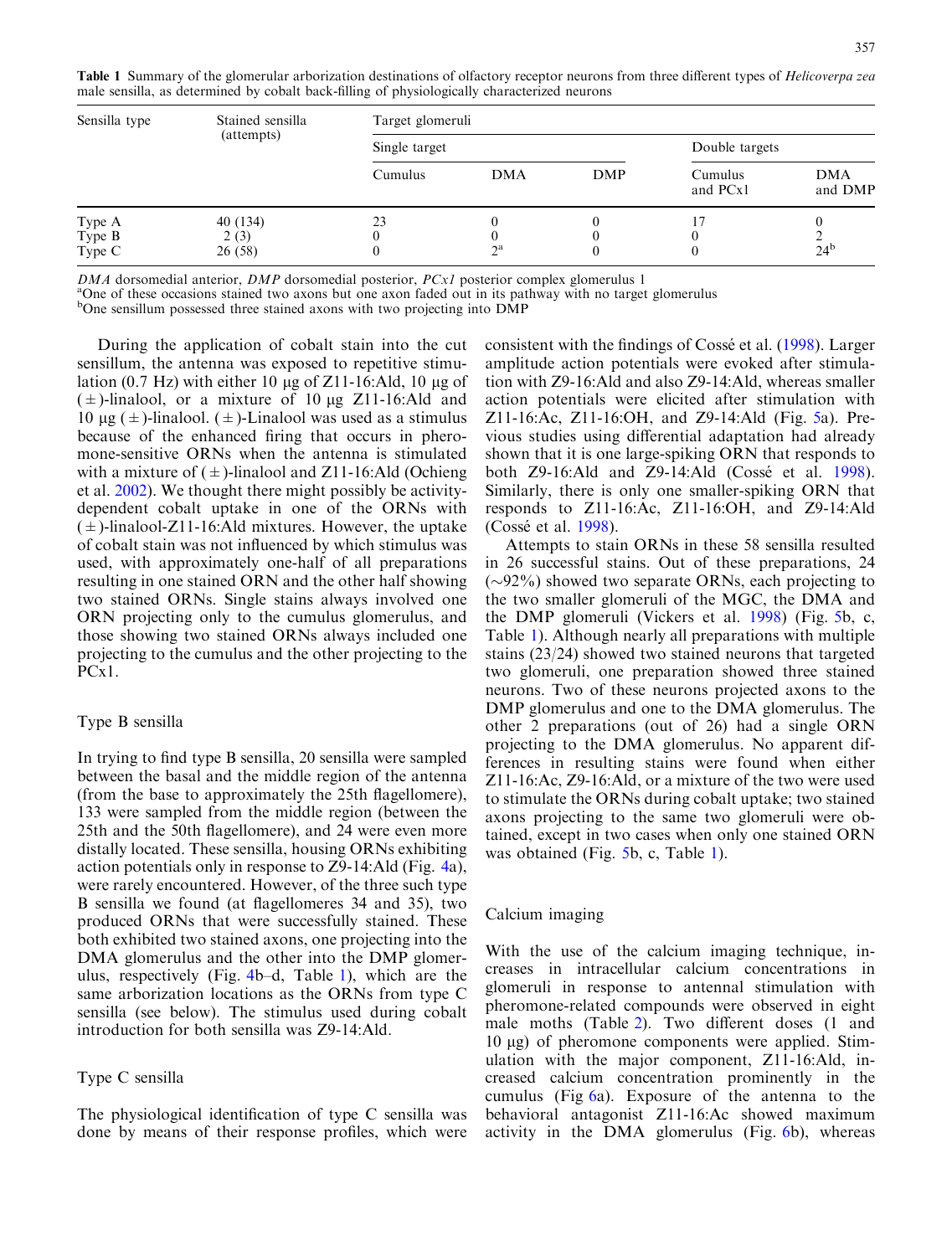<span id="page-7-0"></span>

Fig. 4 a Responses of ORNs from a type B sensillum. Only Z9- 14:Ald evokes a spike train. b–d Frontal view of AL showing glomerular arborization destinations of two ORNs housed within one type B sensillum. b One axon (arrowhead) arborizes in the DMA glomerulus.  $c$  The next section, 10  $\mu$ m posterior to (b) shows a second axon starting to arborize (arrowheads) in the DMP

glomerulus.  $d$  About 20  $\mu$ m posterior to (c), showing more arborization of this ORN (arrowhead) in the DMP glomerulus. The DMA glomerulus is no longer visible in this section. Cu cumulus, DMA dorsomedial anterior, DMP dorsomedial posterior,  $D$  dorsal,  $M$  medial. Scale bar 50  $\mu$ m

stimulation with the minor pheromone component Z9-16:Ald showed maximum activity in the DMP glomerulus in all attempts (Fig. [6](#page-9-0)c). These three volatiles elicited consistent results at any dosage (Table [2\)](#page-9-0). In cases in which Z9-14:Ald was used for stimulation, however, the location of calcium activity in the AL

was dependent on the dosage. For the two animals in which  $1 \mu$ g of  $Z<sub>9</sub>$ -14:Ald was used, this dose activated the DMP glomerulus. In contrast, animals exposed to 10 lg of Z9-14:Ald displayed predominant activity in the DMA glomerulus, with some activity also occurring in the DMP glomerulus (Fig. [6d](#page-9-0), Table [2\)](#page-9-0).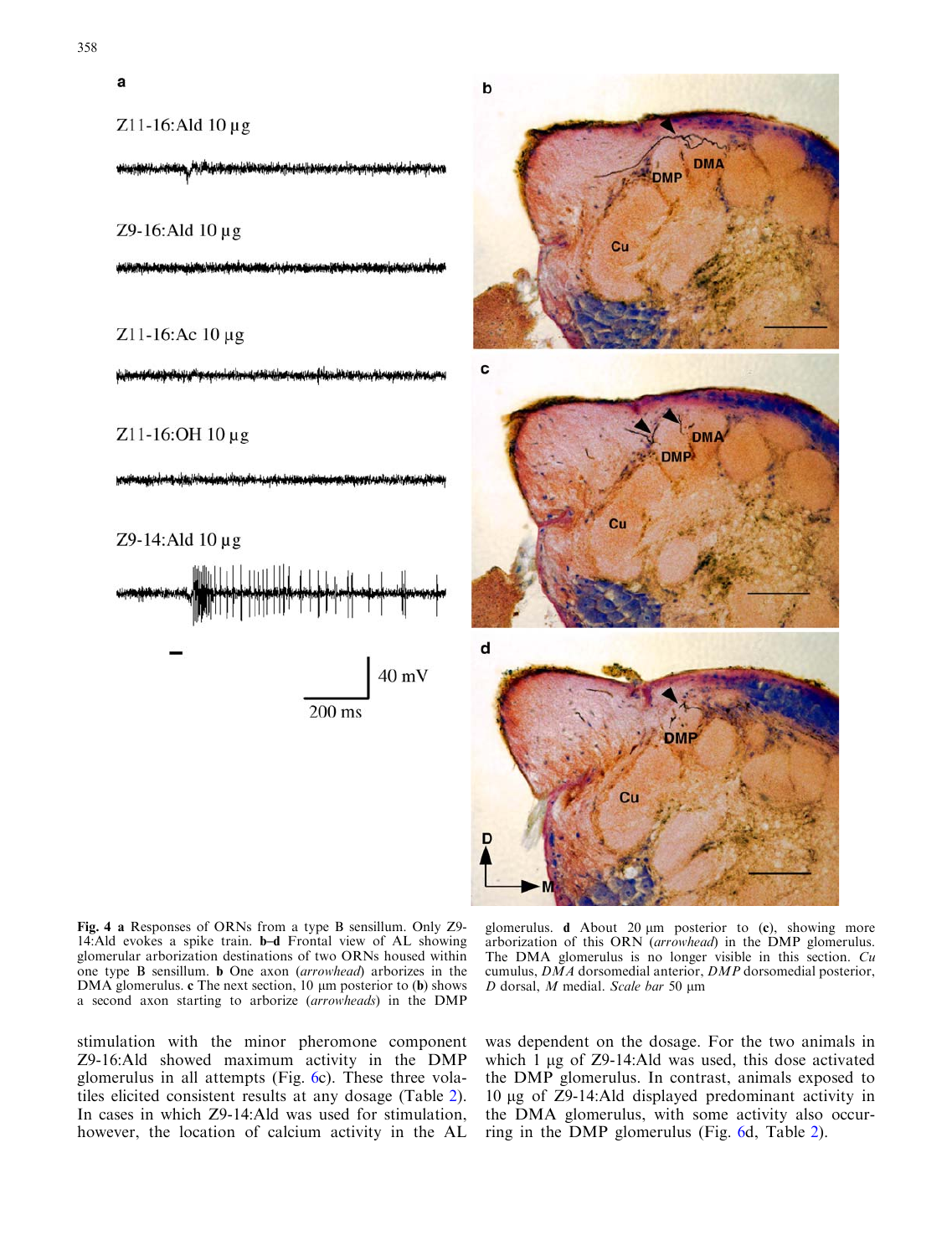<span id="page-8-0"></span>



Fig. 5 a In type C sensilla, tracings of ORN activity show a larger amplitude spiking ORN that responds to both Z9-16:Ald and Z9- 14:Ald and a smaller amplitude spiking ORN that responds to Z11- 16:Ac, Z11-16:OH, and Z9-14:Ald. b, c Neuronal projection patterns of the two ORNs housed within a type C sensillum (frontal view). b One axon arborized in the DMA glomerulus

# **Discussion**

The results presented here, combined with those from previous studies (Christensen et al. [1991](#page-12-0); Cossé et al. [1998](#page-12-0); Vickers et al. [1998](#page-12-0)) show that in H. zea, as in other heliothine moths (Hansson et al. [1995;](#page-12-0) Berg. et al. [1998](#page-11-0); Vickers and Christensen [2003](#page-12-0)), there is a correspondence between pheromone odorant-specific input to, and output from, the different MGC compartments. These relationships for H. zea are depicted in Fig. [7.](#page-10-0)

Without exception, cobalt stains showed that at least one axon of the examined type A sensilla (40/40) projected into the cumulus (Table [1\)](#page-6-0), which is also the arborization location of Z11-16:Ald-responsive PNs (Christensen et al. [1991](#page-12-0); Vickers et al. [1998\)](#page-12-0). Our

(arrowheads). c The second axon arborized in the DMP glomerulus (arrowhead). The DMA glomerulus is no longer visible in this section, which is  $\sim 50 \text{ µm}$  posterior to (b). Cu cumulus, DMA dorsomedial anterior, DMP dorsomedial posterior, D dorsal, M medial. Scale bar 50 µm

calcium-imaging experiments show that excitation from the entire population of ORNs across the antenna that are responsive to Z11-16:Ald converges onto the cumulus (Table [1,](#page-6-0) Fig.  $3a$  $3a$ ). Therefore, in H. zea, as shown in two other North American heliothine moths (Hansson et al. [1995;](#page-12-0) Berg et al. [1998](#page-11-0); Vickers et al. [1998;](#page-12-0) Vickers and Christensen [2003](#page-12-0)), the cumulus receives input from ORNs about the presence of the major pheromone component, Z11-16:Ald.

The unresponsive, silent ORNs co-residing with the Z11-16:Ald-sensitive ORNs in the type A sensilla project with 100% fidelity (17 of 17 cobalt stains) to the most dorsal glomerulus, PCx1, of the newly described posterior complex (Figs. [1,](#page-3-0) [2,](#page-4-0) [3](#page-5-0)d, [7,](#page-10-0) Table [1\)](#page-6-0). We did not find any ORNs from any sensilla other than from the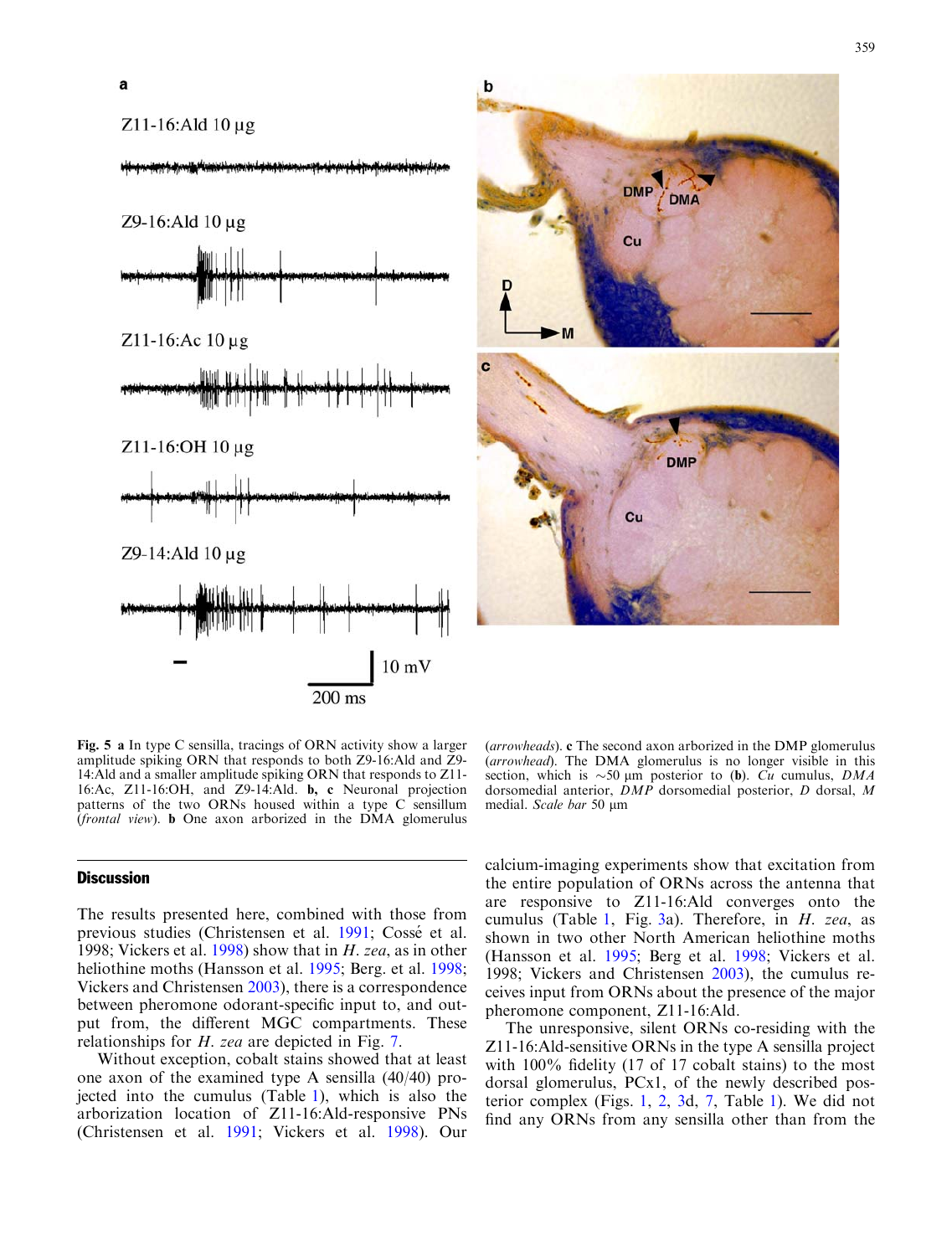<span id="page-9-0"></span>Table 2 Summary of the focal points of maximum calcium release in the macroglomerular complex (MGC) glomeruli of  $H$ . zea males, as indicated by highest levels of calcium-sensitive dye activity after antennal stimulation with the indicated pheromone-related compounds

| Stimulants     | Dosage<br>$(\mu g)$ | Number<br>of moths <sup>a</sup> | Active glomerulus |            |     |  |
|----------------|---------------------|---------------------------------|-------------------|------------|-----|--|
|                |                     |                                 | Cumulus           | <b>DMP</b> | DMA |  |
| $Z11-16$ : Ald |                     | 6                               | 6                 |            |     |  |
|                | 10                  |                                 | $\mathcal{D}$     |            |     |  |
| $Z9-16$ : Ald  |                     |                                 |                   |            |     |  |
|                | 10                  |                                 |                   | 3          |     |  |
| $Z11-16$ :Ac   |                     |                                 |                   |            | 6   |  |
|                | 10                  |                                 |                   |            | 2   |  |
| $Z9-14$ : Ald  |                     |                                 |                   | 2          |     |  |
|                | 10                  |                                 |                   |            | 3   |  |

 $DMA$  dorsomedial anterior,  $DMP$  dorsomedial posterior

<sup>a</sup>The number of individual moths in which successful recordings were made

type A that projected to the PCx1. This leads us to conclude that the secondary ORNs in the type A sensilla are not arbitrarily co-compartmentalized with the Z11-16:Ald-responsive neurons and are biochemically similar due to their axonal projection addresses into this specific PCx1 glomerulus. In  $H$ . subflexa, we have found a similar arrangement involving silent ORNs that are co-compartmentalized within type A sensilla with

Z11-16:Ald-sensitive ORNs. The axons of these H. subflexa silent ORNs always project to a dorsal-most glomerulus similar in position to the PCx1 in  $H$ . zea, which is also located in a posterior glomerular complex (S.-G. Lee et al., unpublished data).

Spontaneous activity is often encountered from a secondary ORN co-compartmentalized with the Z11-16:Ald-responsive ORN on the male antennae of H. virescens and Helicoverpa assulta as well, but as in H. zea and H. subflexa, none of the tested compounds have been found to elicit activity from this ORN (Hansson et al. [1995](#page-12-0); Berg et al. [1998](#page-11-0), [2005](#page-11-0); Baker et al. [2004\)](#page-11-0). In H. virescens, the target glomerulus of this secondary ORN seems to correspond to the position of PCx1 in *H. zea*, with respect to the dorso-lateral position, relative to the cumulus, of what was described as an ''ordinary'' glomerulus in the figures of Berg et al. ([1998](#page-11-0)). Similarly, the staining of secondary ORNs in H. assulta that are co-compartmentalized with Z11- 16:Ald-sensitive ORNs resulted in arborizations that appear to occur in a PCx glomerulus (Berg et al. [2005\)](#page-11-0).

For H. zea, we cannot say with certainty that there is no ligand that this silent ORN in the type A sensillum is tuned to, but it responded only occasionally and inconsistently to some of the compounds in the array of 28 compounds that we challenged it with in this study, plus nearly 60 others in a separate exhaustive study (S.-G. Lee



Fig. 6 Frontal view of the calcium-imaging activity from the left AL during stimulation of antennal ORNs with pheromone-related compounds. The images were left–right reversed from the originals in order to better conform to the orientations of Figs. [2,](#page-4-0) [3,](#page-5-0) [4](#page-7-0), and [5](#page-8-0) of this paper. The activity maps were cropped to 50% of maximal activity and superimposed on gray-scale images from the same recordings. a Stimulation from a cartridge loaded with  $1 \mu$ g of Z11-16:Ald. b Stimulation from a cartridge loaded with 1 µg of Z11-16:Ac. c Stimulation from a cartridge loaded with  $1 \mu$ g of Z9-16:Ald. **d** Stimulation from a cartridge loaded with 10 µg

of Z9-14:Ald. The focal activity of glomeruli is distributed between both the DMA and the DMP glomeruli at the higher emission rate of Z9-14:Ald used with this animal, consistent with the physiological responses of both the large- and small-spiking ORN in type C sensilla to Z9-14:Ald (Cossé et al. [1998;](#page-12-0) this study, Fig. [4a](#page-7-0)). There are also some weaker signals from a few other glomeruli, which is probably due to the aldehyde group that could activate to a lesser degree some other types of general-odorant-tuned ORNs projecting to ordinary glomeruli. DMA dorsomedial anterior, D dorsal, M medial. Scale bar 100 µm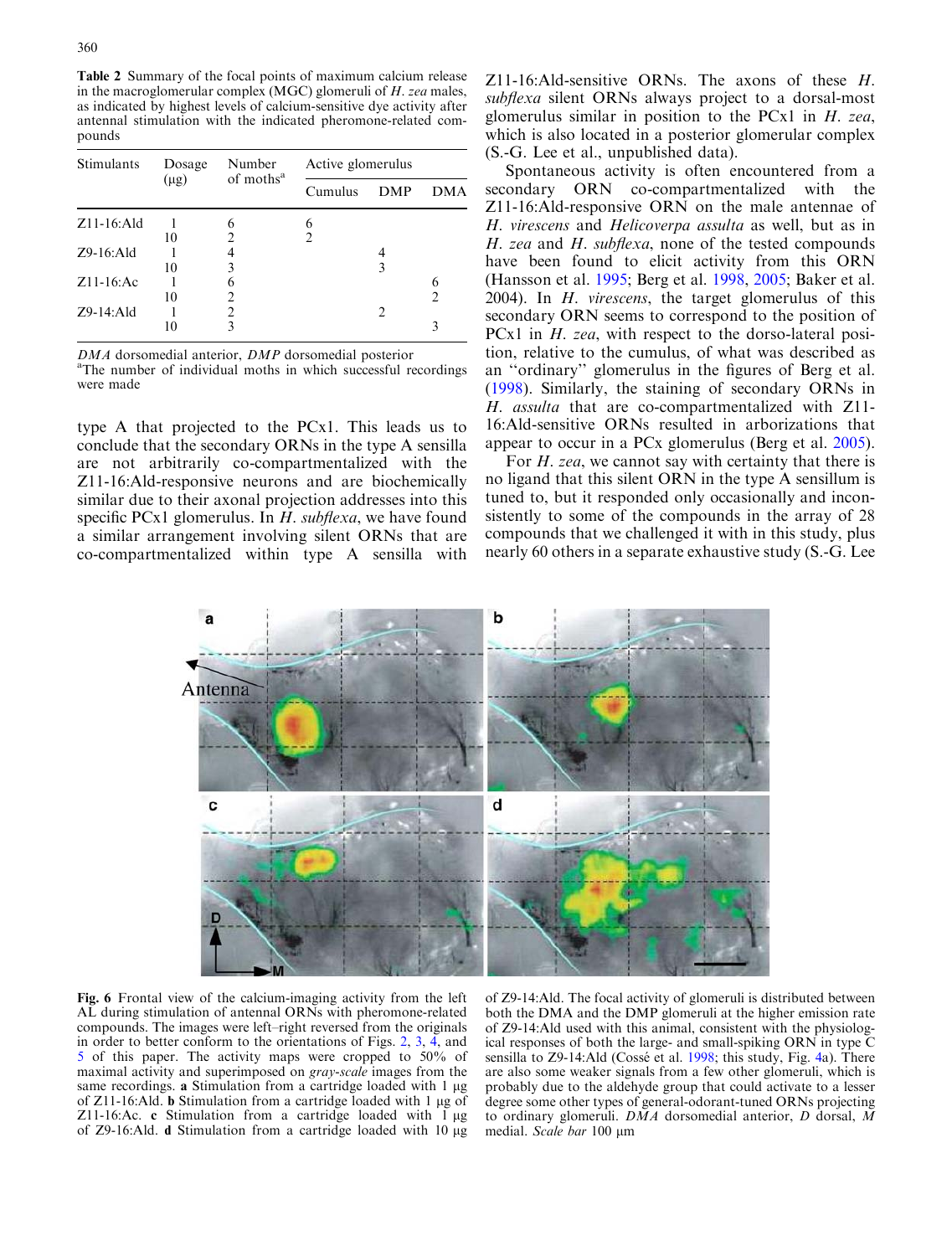<span id="page-10-0"></span>

Fig. 7 Schematic diagram showing the arborization destinations of ORNs from the three classes of long trichoid sensilla on H. zea male antenna, constructed according to the combined results from single ORN physiological recordings (Cossé et al. [1998](#page-12-0)), cobalt stainings, and calcium imaging (this study). Axonal projections from the ORNs responsive to Z11-16:Ald in type A sensilla arborize in the cumulus glomerulus (Cu), and the ''silent'' ORNs from type A sensilla arborize in the PCx1 glomerulus. Type B sensilla house two ORNs; those responsive to Z9-14:Ald arborize in the DMA glomerulus and are associated with behavioral antagonism just as the small-spiking ORNs from type C sensilla. The 'silent' ORNs from type B sensilla arborize in the DMP glomerulus just as the Z9-16:Ald/Z9-14:Ald-responsive ORNs from type C sensilla. The large-spiking ORNs from type C sensilla responsive to both Z9-16:Ald and Z9-14:Ald project to the DMP glomerulus and are associated with attraction as part of the H. zea pheromone blend. The small-spiking ORNs in type C sensilla that are responsive to Z11-16:Ac, Z11-16:OH, and Z9-14:Ald project to the DMA glomerulus and their activities are associated with cessation of upwind flight. Cu cumulus, DMA dorsomedial anterior, DMP dorsomedial posterior, PCx1 posterior complex glomerulus 1

et al., unpublished data). In the latter study we also tried stimulation with the C16 acids corresponding to the enzymatic degradation products of heliothine aldehyde pheromone components (Prestwich et al. [1989](#page-12-0); Tasayco and Prestwich [1990](#page-12-0)) because in other noctuid species such as Trichoplusia ni and Agrotis segetum, the ORNs that are co-compartmentalized with major component-sensitive ORNs (Hansson et al. [1990;](#page-12-0) Todd et al. [1992,](#page-12-0) [1995](#page-12-0)) are tuned to the corresponding degradation products (alcohols) resulting from esterases acting on the acetate major components (Prestwich et al., [1989](#page-12-0)). In heliothines, the enzymatic degradation product of Z11-16:Ald is (Z)-11 hexadecanoic acid (Z11-16:COOH), which results from the activity of aldehyde oxidase and dehydrogenase operating in the sensillar lymph (Prestwich et al. [1989\)](#page-12-0). However, attempts thus far to stimulate this secondary ORN with C16 acids have not produced consistent results (S.-G. Lee et al., unpublished).

In *T. ni* and *A. segetum*, stimulation of co-compartmentalized ORNs tuned to the corresponding alcohols

of the acetate pheromone components results in an antagonism of upwind flight to pheromone. These ORNs project to an MGC glomerulus and not into a separate complex such as the PCx in  $H$ . zea. If the silent ORNs in H. zea were indeed found to be sensitive to Z11-16:COOH, we would predict that this acid should be behaviorally antagonistic to  $H$ . zea upwind flight. However, why these ORNs should project to a glomerulus in a separate kind of complex close to the MGC and not to the MGC itself as in other noctuids is intriguing.

This question relates not just to  $H$ . zea but to other heliothines as well. In recordings of ORNs residing in the type A sensilla on the male antennae of the three North American heliothines that have been extensively researched (*H. zea, H. virescens, and H. subflexa*), spontaneous activity from an ORN co-compartmentalized with the Z11-16:Ald-responsive ORN has often been reported, but none of the pheromone-related test compounds have been found to elicit activity from these ORNs (Grant et al. [1989](#page-12-0); Hansson et al. [1995;](#page-12-0) Berg et al. [1998,](#page-11-0) [2005](#page-11-0); Baker et al. [2004](#page-11-0)).

Although not described before now, structures similar to the posterior complex can be seen in the ALs of other male heliothine moths, including  $H$ . assulta (Berg et al.  $2002$ ) and H. subflexa (S.-G. Lee et al., unpublished data). For example, in the confocal micrograph of male H. assulta AL (Berg et al.  $2002$ ), a cluster of seven glomeruli (G61, 50, 46, 47, 48, 49, and 60) is located posterior to the MGC that seems to have a structural conformity with the PC $x$  of  $H$ . zea. In particular, the glomeruli G61 of H. assulta (Berg et al. [2002](#page-11-0)) and G54 of H. virescens (Berg et al. [2002\)](#page-11-0) seem to coincide with the PCx1 that receives input from the silent ORNs from type A sensilla on  $H$ . zea (this study) and  $H$ . subflexa antennae (S.-G. Lee et al., unpublished data).

The combination of cobalt staining and calcium imaging has now also clarified the relationship of the arborization destinations of the two ORNs housed in the type C sensilla compared with the arborization locations of the PNs related to attraction and behavioral antag-onism (Cossé et al. [1998;](#page-12-0) Vickers et al. [1991,](#page-12-0) [1998](#page-12-0)). The minor pheromone component Z9-16:Ald and the behavioral antagonist Z11-16:Ac, respectively, stimulate two different ORNs that are co-compartmentalized within type C sensilla (Cossé et al. [1998\)](#page-12-0). Similarly, two different types of H. zea PNs are responsive to either Z9-16:Ald or to Z11-16:Ac, and their arborization in the DMP and DMA glomeruli, respectively, had strongly suggested that similarly tuned ORNs also should project to the DMP and DMA glomeruli (Vickers et al. [1998\)](#page-12-0). In our cobalt staining studies with type C sensilla, two stained axons from these sensilla consistently arborized within the DMP and DMA glomeruli, and nowhere else (Table [1\)](#page-6-0), thereby confirming the linkage between the ORNs in type C sensilla and these two target glomeruli. Subsequently, our calcium-imaging experiments were definitive, showing that Z9-16:Ald stimulation produced an increase in calcium concentration only in the DMP glomerulus (Fig. [6;](#page-9-0) Table [2](#page-9-0)). Conversely, antennal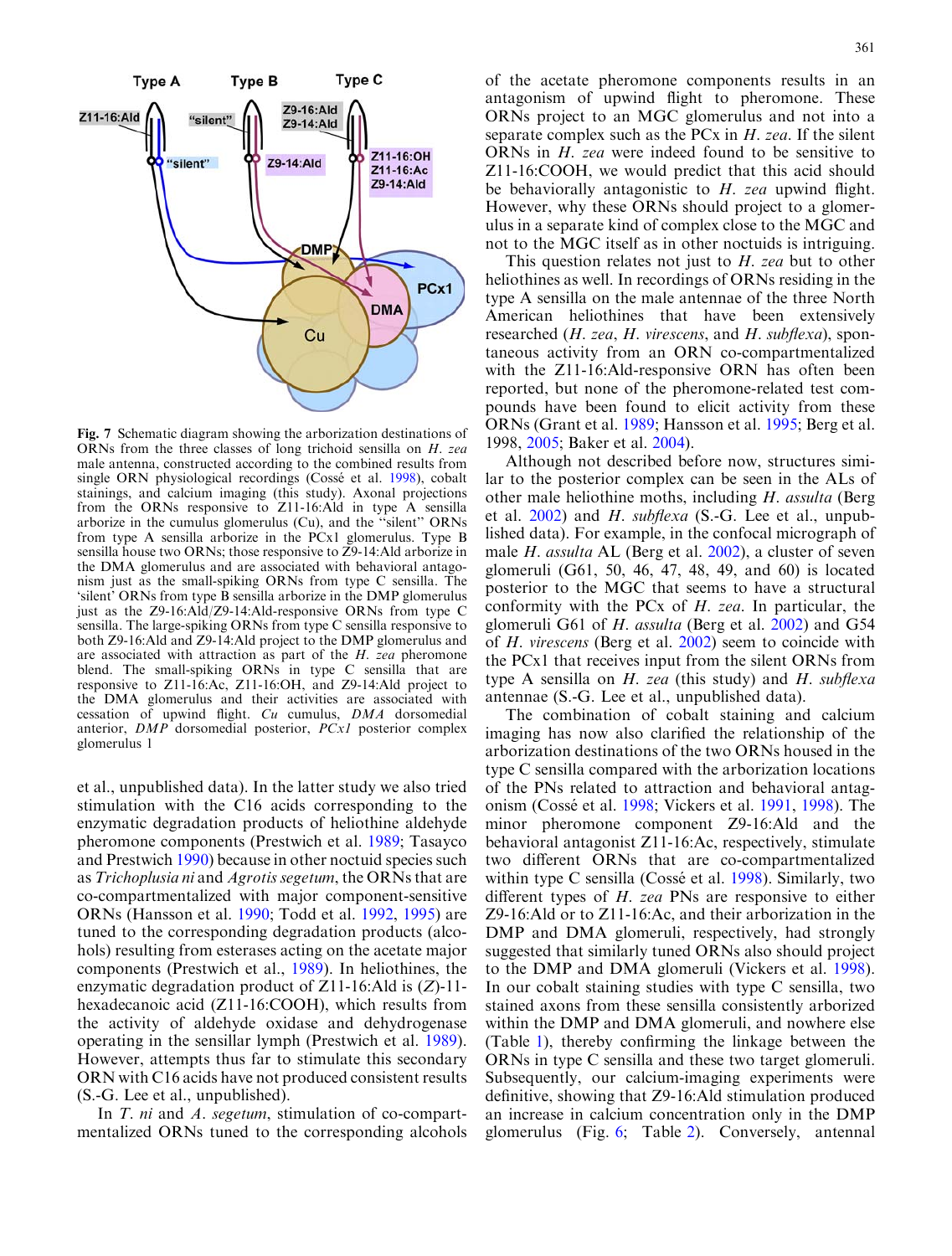<span id="page-11-0"></span>stimulation with the behavioral antagonist Z11-16:Ac consistently increased calcium concentrations only in the DMA glomerulus (Fig. [6;](#page-9-0) Table [2](#page-9-0)). The combined results from cobalt staining and calcium imaging are consistent with the conclusion that the large-spiking ORNs in type C sensilla that are related to attraction and are sensitive to both Z9-16:Ald and Z9-14:Ald (Cossé et al. [1998\)](#page-12-0) transmit their action potentials to the DMP glomerulus. PNs responsive to Z9-16:Ald also arborize in the DMP glomerulus (Vickers et al. [1998\)](#page-12-0); therefore, there is a linear arrangement of Z9-16:Alddriven input from ORNs through this glomerulus followed by Z9-16:Ald PN output.

Our cobalt stains plus the calcium-imaging experiments together clarify that the small-spiking ORN in type C sensilla related to behavioral antagonism and responsive only to Z11-16:Ac, Z11-16:OH, and Z9-14:Ald (Cossé et al.  $1998$ ) projects to the DMA glomerulus. PNs responsive to these compounds also arborize here (Vickers et al. [1998](#page-12-0)), and now we can say that they relay information about these compounds along this line to higher order central nervous system interneurons.

Almaas et al. (1991) concluded that an ORN that they found responding both to Z9-14:Ald and Z9-16:Ald in H. zea was far more responsive to Z9-14:Ald, and therefore its activity was related to behavioral antagonism. They did not take into account, however, the great difference in volatility of these two compounds and they did not measure the actual amounts emitted from, not loaded into, the odor cartridges as did Cossé et al. ([1998\)](#page-12-0). Moreover, Almaas et al. (1991) showed no awareness that they were recording the spike activities from two ORNs (the large- and the small-spiking ORNs of Cossé et al. [1998](#page-12-0)), not just one, in the four sensilla they recorded from when stimulating with Z9-14:Ald. Because Almaas et al. (1991) lumped the separate activities of these two ORNs that are both equally responsive to Z9-14:Ald as having come from one ORN, they will have overestimated the apparent sensitivity of this 'neuron' by two-fold in response to Z9-14:Ald compared to what occurs in only the large-spiking ORN in response to Z9-16:Ald (Cossé et al. [1998](#page-12-0)). The difference in emitted versus loaded amounts of Z9-14:Ald will have added an additional ten-fold overestimation of sensitivity to Z9-14:Ald.

The results of our successful cobalt stainings of type B sensilla suggest that type B sensilla are anatomically type C sensilla, but the large-spiking ORN is now silent, being unresponsive to Z9-14:Ald and Z9-16:Ald, and the small-spiking ORN that responds to Z9-14:Ald is no longer responsive to Z11-16:Ac and Z11-16:OH (Fig. [7](#page-10-0)). Recent studies of Drosophila melanogaster olfactory receptor genes have shown that receptors can be expressed or repressed without the ORN changing its glomerular arborization destination (Dobritsa et al. [2003](#page-12-0)). That the fidelity of targeting a particular glomerulus does not depend on which receptors are expressed on an ORN would explain how the type B

sensillar ORNs can continue to target the same glomeruli as type C ORNs, even though their responsiveness to pheromone components has apparently been repressed. Maintaining a constant glomerular destination by an ORN that has shifted its tuning spectrum due to pheromone receptor gene enhancement or repression of expression would potentially provide rich opportunities for evolutionary shifts in pheromone blends (T.C. Baker et al., submitted). There are obviously great differences in the sensitivities of what seem to be homologous ORNs in response to different subsets of pheromone components across these heliothine species. There are also striking similarities in the occurrence of co-compartmentalized silent ORNs, such as in type A sensilla across these species. A lot may be learned from studying these heliothine ORNs with regard to the expression and repression of pheromone component receptor genes.

Acknowledgements This research was funded in part by NSF grant # IBN 9910783 to T.C.B. We thank Dr. Sam Ochieng for the practical advice. We also thank Jennifer Harris, Jae-Hyung Yu, and Ho Kwon for rearing H. zea.

## **References**

- Almaas TJ, Christensen TA, Mustaparta H (1991) Chemical communication in heliothine moths I. Antennal receptor neurons encode several features of intra and interspecific odorants in the male corn earworm moth Helicoverpa zea. J Comp Physiol A 169:249–258
- Anton S, Hansson BS (1999) Physiological mismatching between neurons innervating olfactory glomeruli in a moth. Proc R Soc Lond B 266:1813–1820
- Bacon JB, Altman JS (1977) A silver-intensification method for cobalt-filled neurons in wholemount preparations. Brain Res 138:359–363
- Baker TC, Cossé AA, Todd JL (1998) Behavioral antagonism in the moth Helicoverpa zea in response to pheromone blends of three sympatric heliothine moth species is explained by one type of antennal neuron. Ann NY Acad Sci 855:511–513
- Baker TC, Ochieng SA, Cossé AA, Lee SG, Todd JL, Quero C, Vickers NJ (2004) A comparison of responses from olfactory receptor neurons of Heliothis subflexa and Heliothis virescens to components of their sex pheromone. J Comp Physiol A 190:155–165
- Bennett HS, Wyrick AD, Lee SW, McNeil JH Jr (1976) Science and art in preparing tissues embedded in plastic for light microcopy, with special reference to glycol methacrylate, glass knives and simple stains. Stain Technol 51:71–97
- Berg BG, Almaas TJ, Bjaalie JG, Mustaparta H (1998) The macroglomerular complex of the antennal lobe in the tobacco budworm Heliothis virescens: specified subdivision in four compartments according to information about biologically significant compounds. J Comp Physiol A  $183:669-682$
- Berg BG, Galizia CG, Brandt R, Mustaparta H (2002) Digital atlases of the antennal lobe in two species of tobacco budworm moths, the oriental *Helicoverpa assulta* (male) and the American Heliothis virescens (male and female). J Comp Neurol 446:123– 134
- Berg BG, Almaas TJ, Bjaalie JG, Mustaparta H (2005) Projections of male-specific receptor neurons in the antennal lobe of the oriental tobacco budworm moth, Helicoverpa assulta: a unique glomerular organization among related species. J Comp Neurol 486:209–220